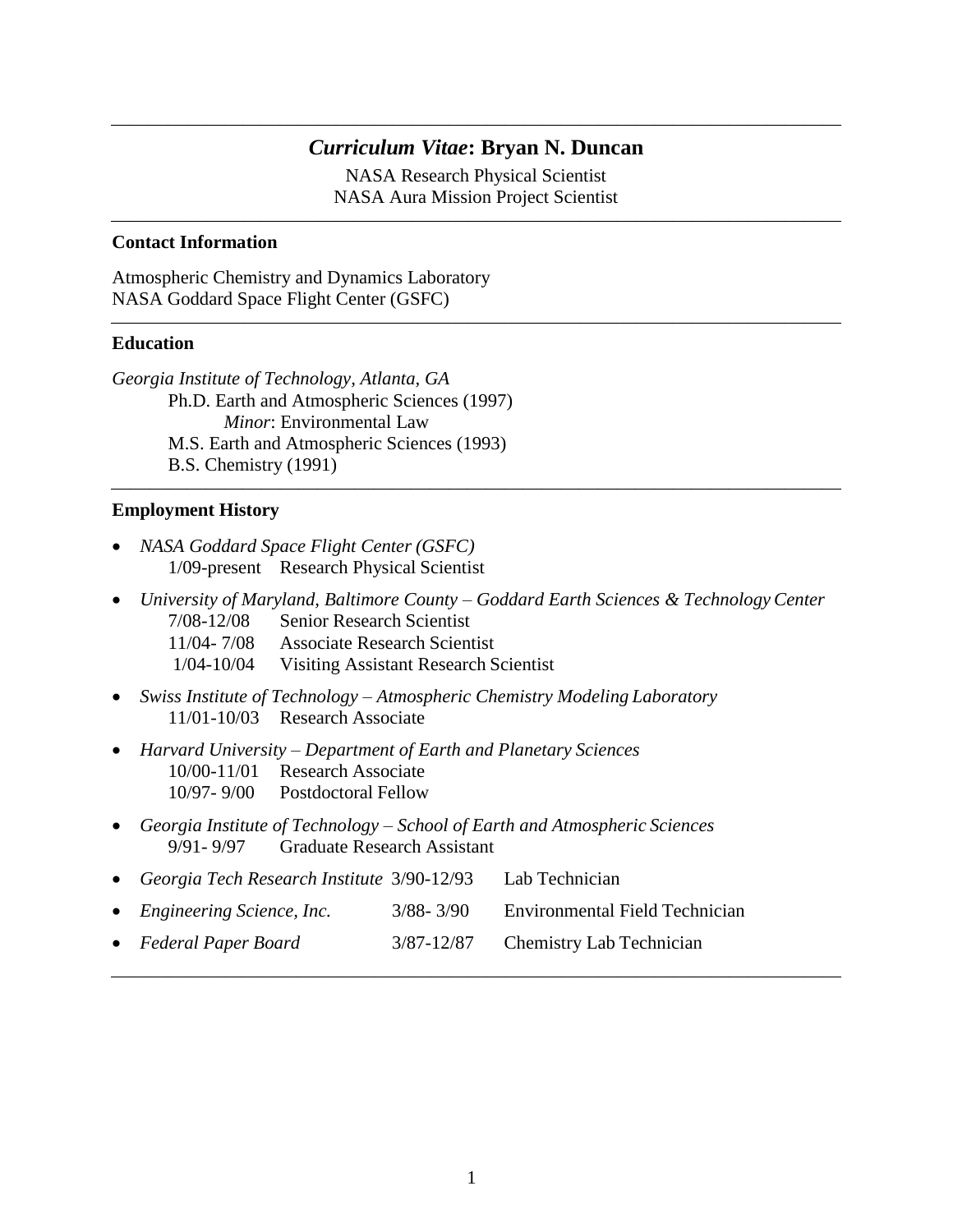## **Management Experience**

### *NASA's Aura Mission Project Science Office (2009-present)*

- Project Scientist (August 2017-present)
- Deputy Project Scientist (2009-2017)

The Aura Project Scientist is responsible for ensuring the satisfactory accomplishment of the *mission goal* to study the chemistry and dynamics of the Earth's atmosphere from the ground through the mesosphere and *mission scientific objective* to advance the understanding of changes in Earth's radiation balance, air quality, and the ozone layer that result from changes in atmospheric composition.

### *Duties include*

- o Promoting Aura data to researchers, operational users, stakeholders, general public, etc.
- o Serving as primary liaison to NASA mission operations, A-Train satellite project scientists, headquarters, and data users.
- o Serving as primary liaison to Aura's multi-national instrument teams and their host institutions:
	- *Microwave Limb Sounder (MLS)*: NASA Jet Propulsion Laboratory (JPL)
	- *Ozone Monitoring Instrument (OMI)*: Dutch Meteorological Institute (KNMI), Netherlands Space Office (NSO), and Finnish Meteorological Institute (FMI)
	- *Tropospheric Emission Spectrometer (TES)*: NASA JPL
- o Managing the Aura Mission multi-million dollar budget.
- o Leading the biennial Senior Review proposal (justification for continued operations) and written/oral responses to external review panel questions/comments. Duncan led the 2017 Senior Review proposal and responses. He contributed heavily to proposals and responses in 2011, 2013, and 2015.
- o Organizing Aura science team meetings (~120 participants each, ~every 1-2 y)

## *NASA's Applied Remote Sensing Training (ARSET) Program*

• Responsible Civil Servant (November 2015-present)

ARSET builds the skills to acquire and use NASA satellite and model data for decision support. The program provides training via online webinars and in-person workshops. ARSET trainings are intended for policymakers, NGOs, and other applied science professionals seeking to incorporate NASA remote sensing into their daily activities.

### *Duties include*

- o Promoting ARSET to researchers, operational users, stakeholders, general public, etc.
- o Serving as primary liaison to NASA headquarters.
- o Managing the ARSET Program's budget.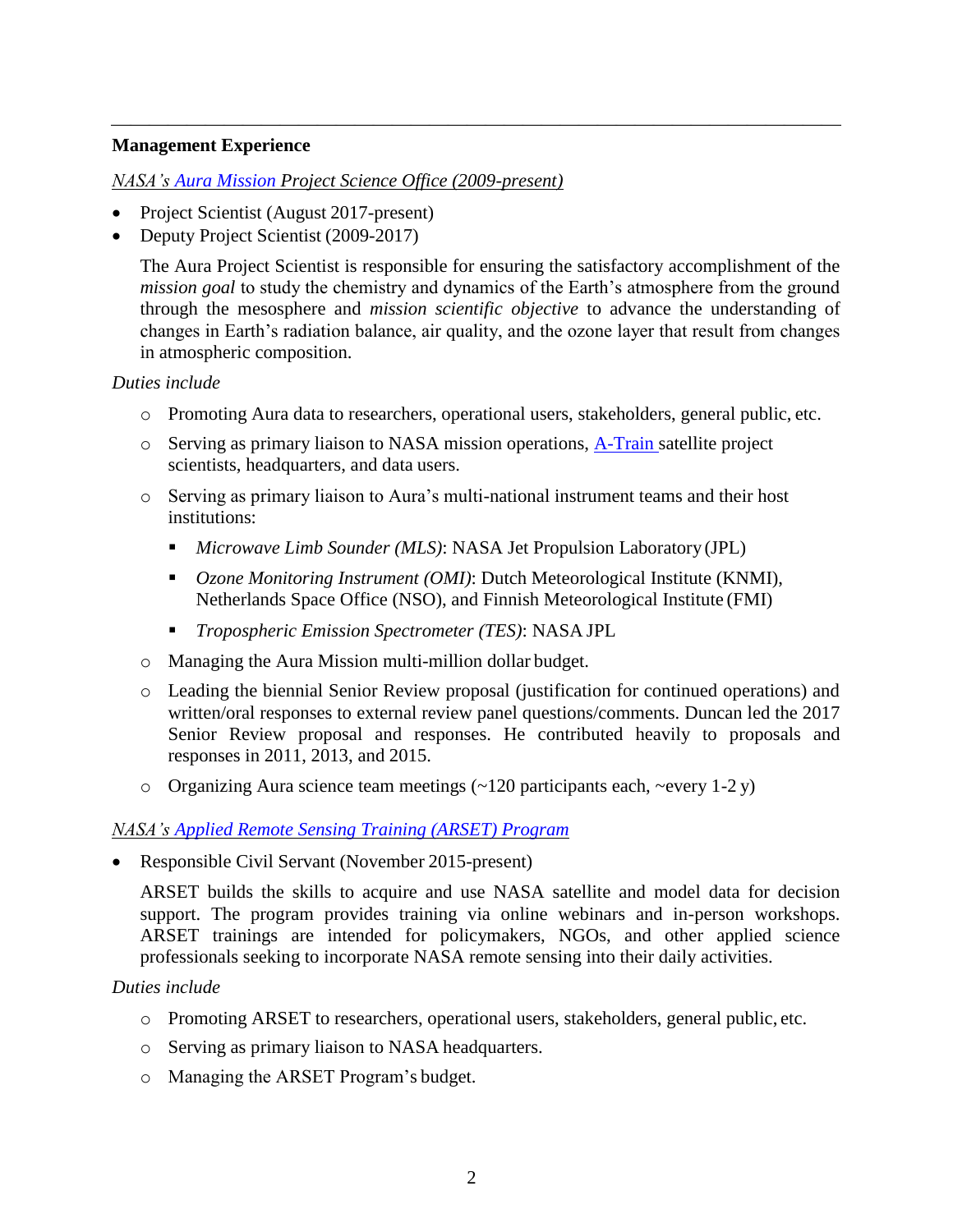## *Satellite Continental and Oceanic Atmospheric Pollution Experiment (SCOAPE)*

• PI of inter-agency agreement between NASA and Department of Interior Bureau of Ocean Energy Management (BOEM).

The goal of SCOAPE is to assess the feasibility of monitoring offshore air quality with satellite observations. The project includes an assessment report and a ship-based research campaign in the Gulf of Mexico in May 2018.

## *Changes in the Arctic and Boreal System (CABS)*

• Co-lead of NASA GSFC's internal working group (~25 members) from 2014 to present.

CABS seeks to foster communication on Arctic boreal system processes across scientific disciplines within NASA and with the greater scientific community.

o Currently leading an international scientific review article on satellite and in situ observing strategies for various components of the Arctic boreal system (e.g., sea ice, permafrost, clouds, wildfire aerosols). Due to *Review of Geophysics* in March 2018.

*International IGAC/SPARC Chemistry Climate Model Initiative (CCMI)*

Co-chair since January 2016 & Science Steering Committee (SSC) member since 2013.

CCMI seeks to advance development of chemistry-climate modeling and the science of the interaction between chemistry and climate. It does this by providing a forum for model groups and the community to discuss and compare models and to facilitate comparisons and analysis with observations.

- o As co-chair, he works with the SSC (10-15 members) to develop the future directions of the CCMI effort, advocates for the CCMI effort at international conferences, handles dayto-day management, such as reporting to IGAC and SPARC organizations, organizes scientific workshops (~125 people), etc.
- o As SSC member, he promotes the use of satellite and suborbital data to constrain and evaluate atmospheric model simulations of trace gases.

*NASA's Health & Air Quality Applied Sciences Team (HAQAST)*

• Selected member since 2011.

HAQAST facilitates the use of NASA satellite data and atmospheric model output by health and air quality stakeholders.

- o Leading a project to develop and supply NASA global air quality forecasts to UNICEF so that they may alert parents of children with respiratory disease of impending poor air quality. Project is in conjunction with health professionals and NASA's Global Modeling and Assimilation Office (GMAO).
- o Leading an effort to provide air quality information to the Department of Defense Army Public Health Center (APHC) for deployed troops, particularly in South Asia.
- o Co-leading a HAQAST "tiger team" of 11 HAQAST members and 6 health & air quality stakeholders to demonstrate the efficacy of U.S. environmental laws and concomitant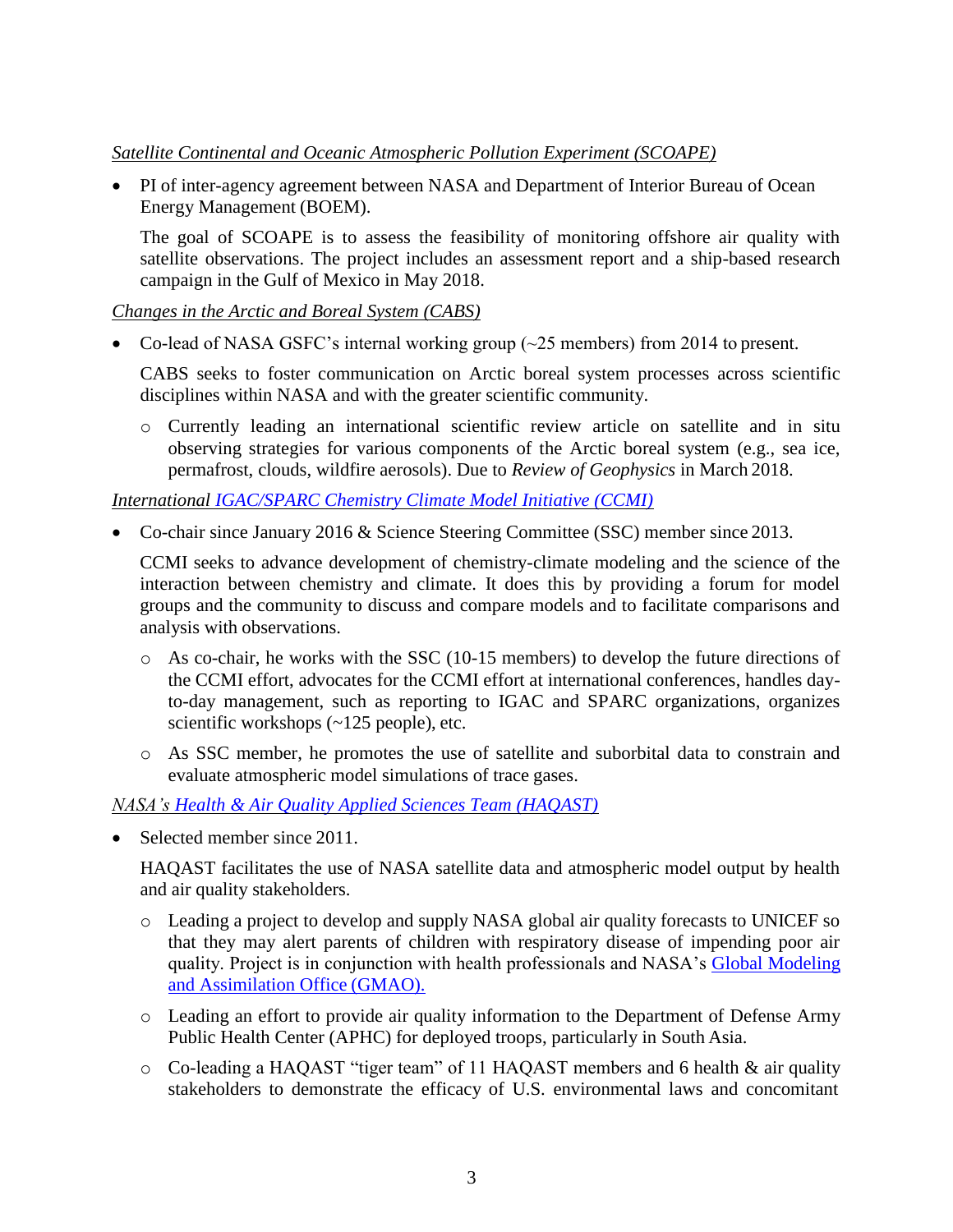health benefits over the past few decades, using a combination of satellite data and air quality model output.

## **Education and Outreach**

# *Post-Doctoral Advisees*

- *Yasuko Yoshida* (2006-2008); now a research scientist at NASA
- *Xiaohua Pan* (2009-2010); now a research scientist at NASA
- *Elena Yegorova* (2011-2013); now a research scientist at Nuclear Regulatory Commission
- *Yasin Elshorbany* (2014-2016); now a research scientist at National Snow & Ice Data Center

# *Student Advisees*

- *Jordan Goodrich* (U. New Hampshire; undergraduate; summer 2008); now a postdoc at Scripps Institution of Oceanography; served on his Master's thesis committee (July 2010).
- *Kaitlyn Steele* (U. New Hampshire; undergraduate; summer 2010); now a graduate student in the Department of Geology, U. of Maryland College Park.
- *Kennedy Chioma* (Charles H. Flowers High School, MD; high school; spring semester 2016); now a sophomore at Howard Hughes Medical Institute, U. of Maryland BaltimoreCounty.
- *Emerson Sirk* (Cornell U.; undergraduate; summer 2017); now a junior at Cornell U. Environmental Sciences major

# *NASA's Applied Remote Sensing Training (ARSET) Program*

- Led ARSET Webinar: Introduction to Satellite Remote Sensing for Air Quality Applications (July 27, 2016) – *Invited*
- Upcoming In-Person Trainer (March 20-23, 2018): "NASA Remote Sensing for Air Quality Applications", Indonesian Agency for Meteorological, Climatological and Geophysics and U.S. State Department, Jakarta, Indonesia.

# *NASA Aura Communications*

- "Air Quality: Observations from Space" website: Develops and maintains a website dedicated to bringing satellite-based air quality observations to health and air quality managers, policy makers, and general public.
- Aura's website: Manages content, including for public outreach to scientists, policy makers, and general public.
- Aura's "Ozone Garden": Maintains, develops, and farms the Goddard Space Flight Center Visitor Center Ozone Garden, which contains unique bioindicator plants that are sensitive to ozone air pollution.
- Presents to educators  $(K-12)$ , scientists, policy-makers, and general public several times a year on Earth observations, such as with NASA's Hyperwall. See "Invited Presentations".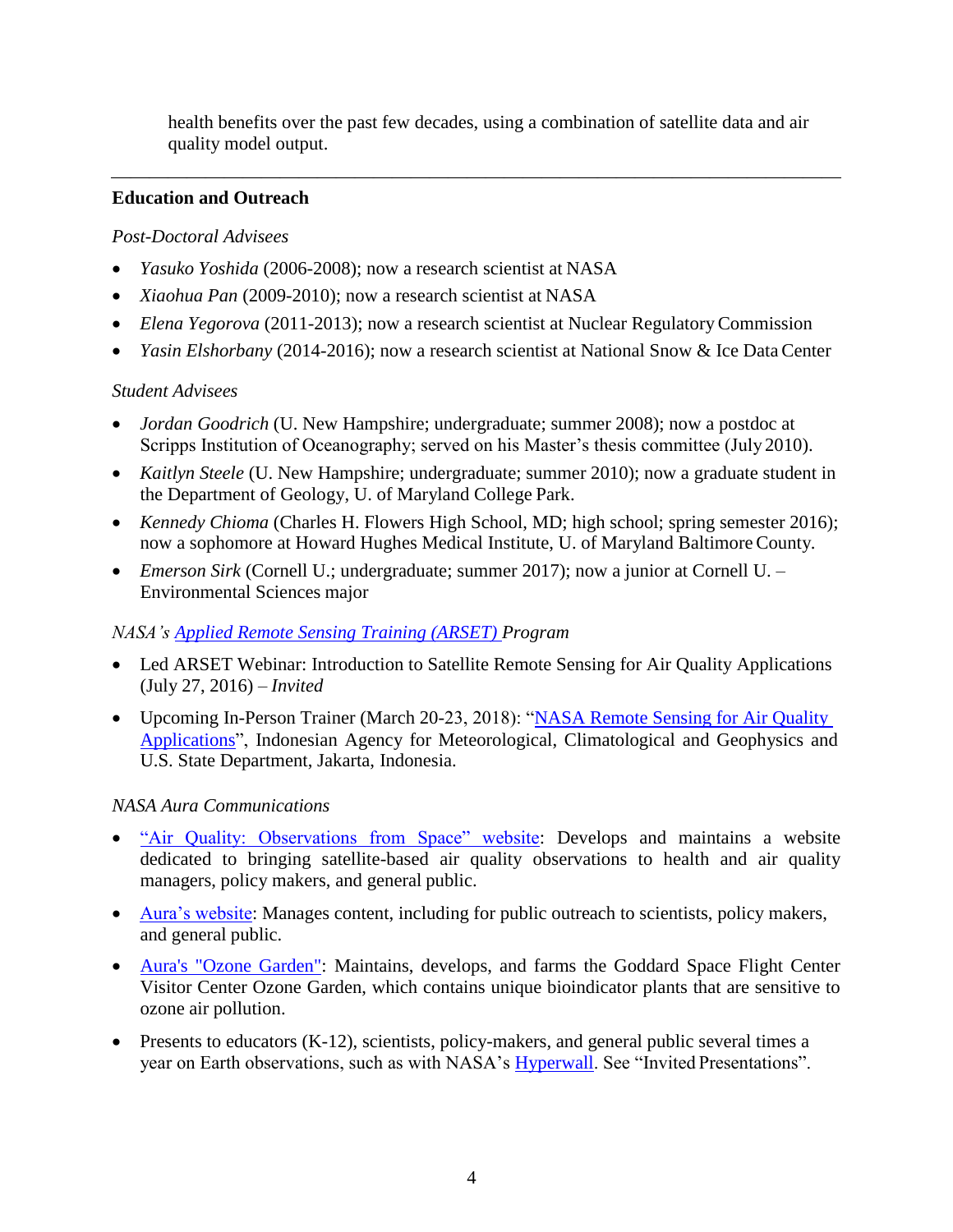- Develops educational materials, such as articles, lenticulars, and lessons, with Aura Communications personnel, including educational videos:
	- o Science on a Sphere "Monsoons"
	- o "Air pollution around the world" (153K views)
	- o "Tale of Three Cities: Air Quality as Seen from Space" (17K views)
	- o " $\frac{\text{Breakable} A \text{ Story about Air Quality}}{\text{Break}}$
- Secured NASA non-reimbursable Space Act Agreement with private company, littleBits, in 2014 for the development of educational materials:
	- o Contributed to Space Kit lessons with Aura Communications personnel.
	- o Awarded two PI-led NASA ROSES Internal Research and Development (IRAD) proposals (2012, 2013) for the lesson development.

*NASA Health and Air Quality Applied Sciences Team (HAQAST) Communications*

- Led two media campaigns/press releases:
	- o Press release on June 27, 2014 on U.S. trends of one satellite-observed air pollutant, nitrogen dioxide (NO2), was picked up by numerous news organizations (e.g., Fox News, The Weather Channel), including CNN, who interviewed Duncan.
	- $\circ$  Press release and conference on December 14, 2015 on NO<sub>2</sub> global trends as presented in Duncan et al. [2015]. It was picked up by numerous international news organizations, including BBC World News, Michigan Public Radio and BBC World News Radio, who did live interviews of Duncan.
		- The press release materials were used in a video by former President Obama on the efficacy of air pollution controls in the U.S. and air pollution trends around the globe.
- Led review article on use of satellite data for air quality applications [Duncan et al., 2014].
- As part of a HAQAST tiger team, currently developing materials (e.g., 1 page information sheets) and augmenting the Air Quality website for health and air quality managers so that they may demonstrate to policy makers the efficacy of U.S. air pollution emission controls over the last few decades.

# **Publications** (updated 12/28/2017)

| <b>Total Articles in Publication List:</b> | 76    |
|--------------------------------------------|-------|
| Sum of the Times Cited:                    | 4622  |
| <b>Average Citations per Article:</b>      | 60.82 |
| $h$ -index:                                | -36   |

Majid, A., M. Val Martin, L.N. Lamsal, B.N. **Duncan** (2017), A decade of changes in nitrogen oxides over regions of oil and natural gas activity in the United States, *Elementa: Science of the Anthropocene, 5*:76. doi:https://doi.org/10.1525/elementa.259. Nicely, J. M., et al. (2016), An Observationally Constrained Evaluation of the Oxidative Capacity in the Tropical Western Pacific Troposphere, *J. Geophys. Res. Atmos., 121*, doi:10.1002/2016JD025067.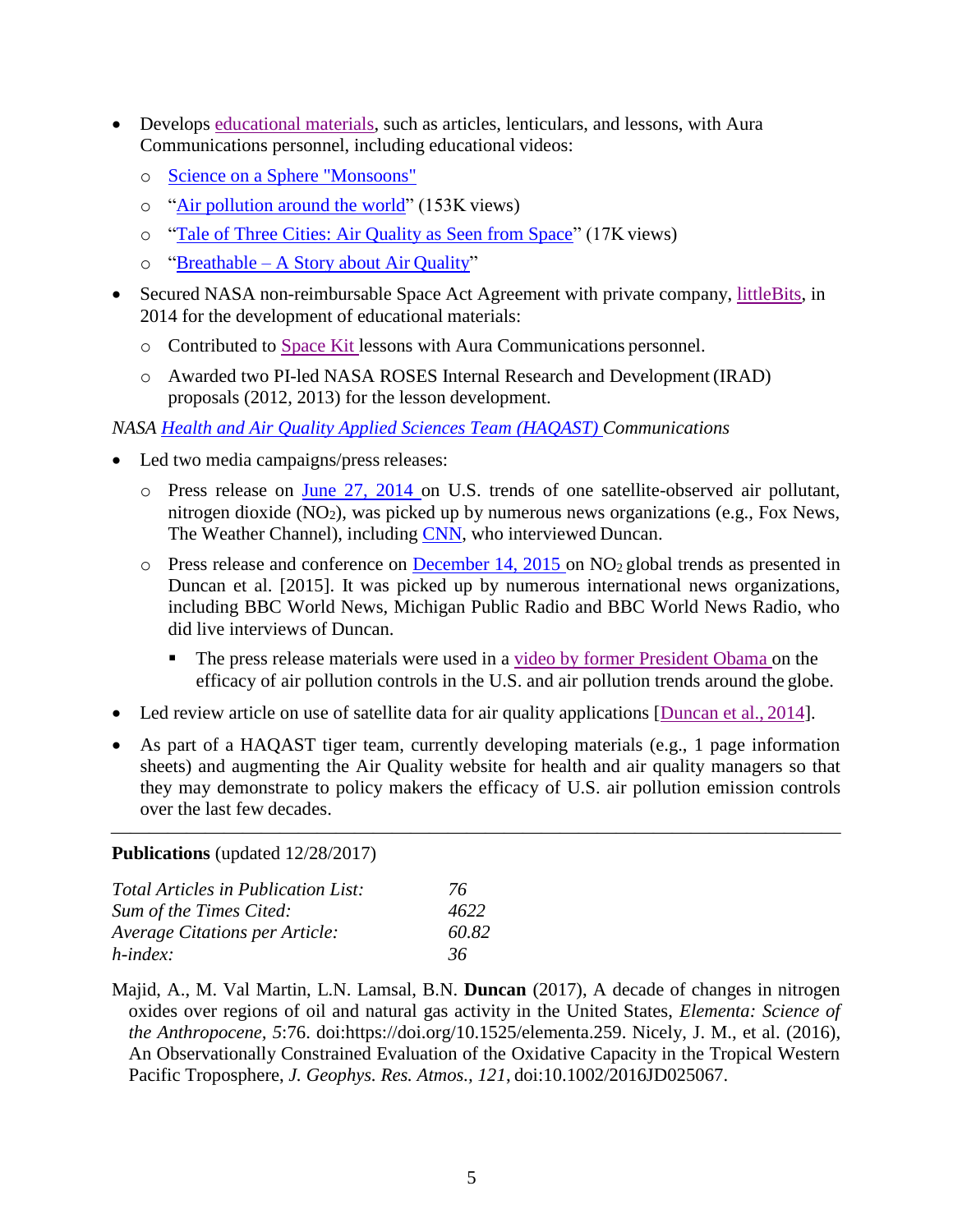- Knowland, K. E., Ott, L. E., **Duncan**, B. N., & Wargan, K. (2017). Stratospheric intrusioninfluenced ozone air quality exceedances investigated in the NASA MERRA-2 reanalysis. *Geophysical Research Letters, 44*, 10, 69110,701. https://doi.org/10.1002/2017GL074532.
- Jin X., A.M. Fiore, L.T. Murray, L.C. Valin, L.N. Lamsal, B.N. **Duncan**, K.F. Boersma, I. De Smedt, G. Gonzalez Abad, K. Chance, and G.S. Tonnesen (2017). Evaluating a space-based indicator of surface ozone-NOx-VOC sensitivity over mid-latitude source regions and application to decadal trends. *J. Geophys. Res., 122*. https://doi.org/10.1002/2017JD026720.
- Nielsen, J.E. et al. (2017), Chemical Mechanisms and their Applications in the Goddard Earth Observing System (GEOS) Earth System Model, *J. Advances Modeling Earth Systems,*  doi:10.1002/2017MS001011.
- Choi, H.-D., H. Liu, J.H. Crawford, D.B. Considine, D.J. Allen, B.N. **Duncan**, L.W. Horowitz, J.M. Rodriguez, S.E. Strahan, L. Zhang, X. Liu, M.R. Damon, and S.D. Steenrod (2017), Global O<sub>3</sub>-CO correlations in a chemistry and transport model during July-August: evaluation with TES satellite observations and sensitivity to input meteorological data and emissions, *Atmos. Chem. Phys., 17*, 8429-8452, https://doi.org/10.5194/acp-17-8429-2017.
- Strode, S. A., Worden, H. M., Damon, M., Douglass, A. R., **Duncan**, B. N., Emmons, L. K., Lamarque, J.-F., Manyin, M., Oman, L. D., Rodriguez, J. M., Strahan, S. E., and Tilmes, S.: Interpreting space-based trends in carbon monoxide with multiple models, *Atmos. Chem. Phys., 16*, 7285-7294, doi:10.5194/acp-16-7285-2016, 2016.
- Krotkov, N.A., C. A. McLinden, C. Li, L. N. Lamsal, E. A. Celarier, S. V. Marchenko, W. H. Swartz, E. J. Bucsela, J. Joiner, B. N. **Duncan**, K. F. Boersma, J. P. Veefkind, P. F. Levelt, V. E. Fioletov, R. R. Dickerson, H. He, Z. Lu, and D. G. Streets, Aura OMI observations of regional SO2 and NO2 pollution changes from 2005 to 2014, *Atmos. Chem. Phys., 15*, 26555- 26607, doi:10.5194/acp-15-26555-2015, 2016.
- Elshorbany, Y.F., B.N. **Duncan**, S.A. Strode, J.S. Wang, and J. Kouatchou, The description and validation of a computationally-Efficient CH4-CO-OH (ECCOHv1.01) chemistry module for 3-D model applications, *Geosci. Model Dev., 9*, 799-822, doi:10.5194/gmd-9-799-2016, 2016.
- Ott, L.E., B.N. **Duncan**, A.M. Thompson, G. Diskin, Z. Fasnacht, A.O. Langford, M. Lin, A.M. Molod, J.E. Nielsen, S.E. Pusede, A.J. Weinheimer, and Y. Yoshida, Frequency and Impact of Summertime Stratospheric Intrusions over Maryland during DISCOVER-AQ (2011): New Evidence from NASA's GEOS-5 Simulations, *J. Geophys. Res.,* doi:10.1002/2015JD024052, 2016.
- **Duncan**, B.N., L.N. Lamsal, A.M. Thompson, Y. Yoshida, Z. Lu, D.G. Streets, M.M. Hurwitz, and K.E. Pickering, A space-based, high-resolution view of notable changes in urban  $NO<sub>x</sub>$ pollution around the world (2005-2014), *J. Geophys. Res.*, doi:10.1002/2015JD024121, 2016.
- Strode, S.A., B.N. **Duncan**, E.A. Yegorova, J. Kouatchou, J.R. Ziemke, and A.R. Douglass, Implications of carbon monoxide bias for methane lifetime and atmospheric composition in chemistry climate models, *Atmos. Chem. Phys., 15*, 11789-11805, doi:10.5194/acp-15-11789- 2015, 2015.
- Follette-Cook, M.B., K.E. Pickering, J.H. Crawford, B.N. **Duncan**, C.P. Loughner, G.S. Diskin, A. Fried, and A.J. Weinheimer, Spatial and temporal variability of trace gas columns derived from WRF/Chem regional model output: Planning for geostationary observations of atmospheric composition, *Atmos. Environ., 118*, 28-44, doi:10.1016/j.atmosenv.2015.07.024, 2015.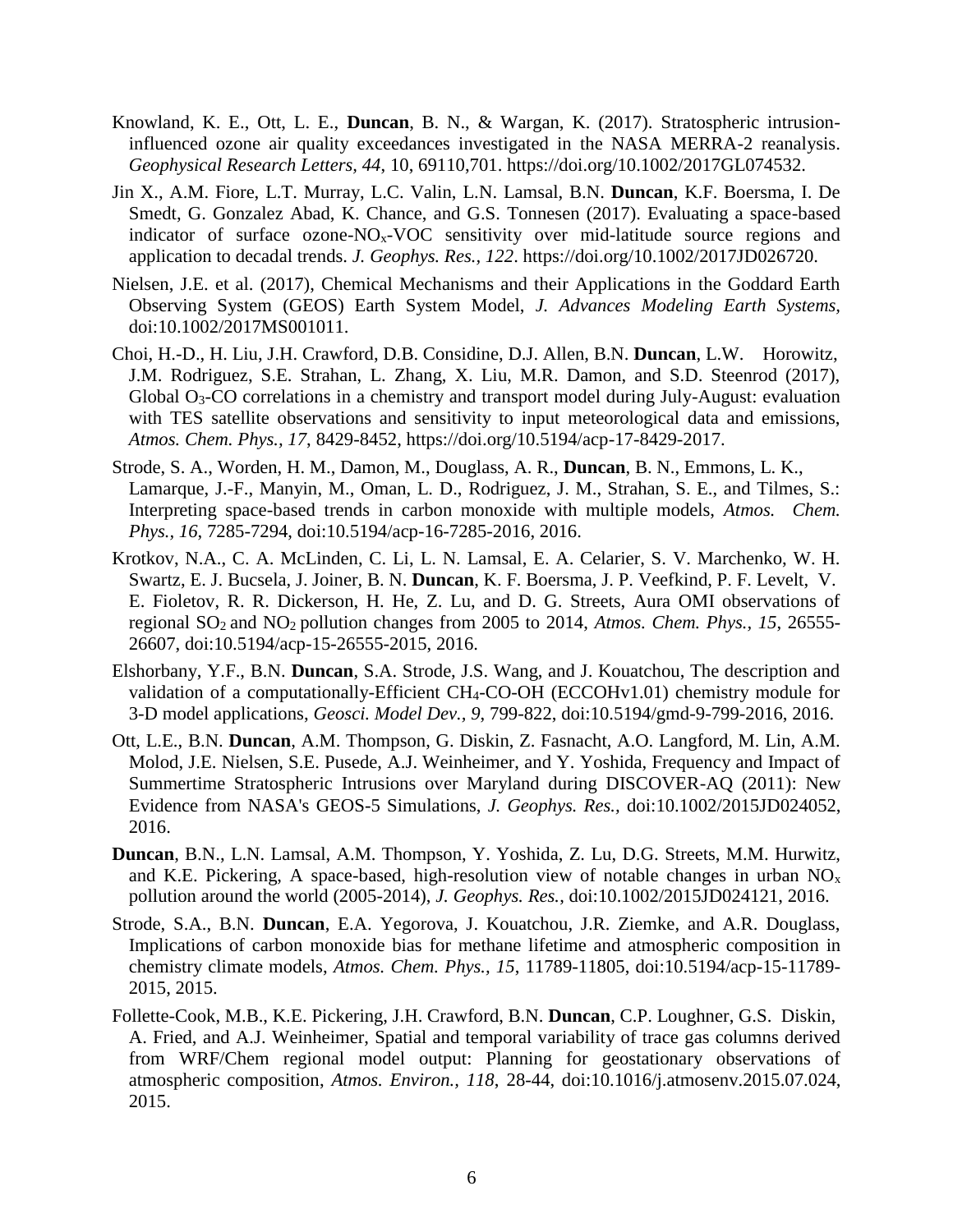- Lu, Z., D. Streets, B. de Foy, L. Lamsal, B. **Duncan**, and J. Xing, Emissions of nitrogen oxides from US urban areas: estimation from Ozone Monitoring Instrument retrievals for 2005-2014, *Atmos. Chem. Phys., 15,* 10367-10383, doi:10.5194/acp-15-10367-2015, 2015.
- de Foy, B., Z. Lu, D. Streets, L. Lamsal, and B. **Duncan**, Estimates of power plant  $NO<sub>x</sub>$ emissions and lifetimes from OMI NO2 satellite retrievals, *Atmos. Environ., 116*, 1-11, doi: 10.1016/j.atmosenv.2015.05.056, 2015.
- Ziemke, J., A. Douglass, L. Oman, S. Strahan, and B. **Duncan**, Tropospheric ozone variability in the tropics from ENSO to MJO and shorter timescales, *Atmos. Chem. Phys., 15*(5), 8037-8049, doi: 10.5194/acp-15-8037-2015, 2015.
- Lamsal, L.N., B.N. **Duncan**, Y. Yoshida, N.A. Krotkov, K.E. Pickering, D.G. Streets, and Z. Lu, U.S. NO2 trends (2005-2013): EPA Air Quality System (AQS) data versus improved observations from the Ozone Monitoring Instrument (OMI), *Atmos. Environ.,*  doi:10.1016/j.atmosenv.2015.03.055, 2015.
- Emmons, L.K., S.R. Arnold, S. Monks, V. Huijnen, S. Tilmes, K. Law, J.L. Thomas, J.-C. Raut, I. Bouarar, S. Turquety, Y. Long, B. **Duncan**, S. Steenrod, S. Strode, J. Flemming, J. Mao, J. Langner, A.M. Thompson, D. Tarasick, E.C. Apel, D.R. Blake, R.C. Cohen, J. Dibb, G.S. Diskin, A. Fried, S.R. Hall, L.G. Huey, A.J. Weinheimer, A. Wisthaler, T. Mikoviny, J. Nowak, J. Peischl, J.M. Roberts, T. Ryerson, C. Warneke, and D. Helmig, The POLARCAT Model Intercomparison Project (POLMIP): Overview and evaluation with observations, *Atmos. Chem. Phys.*, doi:10.5194/acp-15-6721-2015, 2015
- Arnold, S.R., L. K. Emmons, S. A. Monks, K. S. Law, D. A. Ridley, S. Turquety, S. Tilmes, J. L. Thomas, I. Bouarar, J. Flemming, V. Huijnen, J. Mao, B. N. **Duncan**, S. Steenrod, Y. Yoshida, J. Langner, and Y. Long, Biomass burning influence on high latitude tropospheric ozone and reactive nitrogen in summer 2008: a multi-model analysis based on POLMIP simulations, *Atmos. Chem. Phys.*, doi:10.5194/acp-15-6047-2015, 2015.
- Monks, S.A., S.R. Arnold, L.K. Emmons, K.S. Law, S. Turquety, B.N. **Duncan**, J. Flemming, V. Huijnen, S. Tilmes, J. Langner, J. Mao, Y. Long, J.L. Thomas, S.D. Steenrod, J.C. Raut, C. Wilson, M.P. Chipperfield, H. Schlager, and G. Ancellet, Multi-model study of chemical and physical controls on transport of anthropogenic and biomass burning pollution to the Arctic, *Atmos. Chem. Phys., 15*, 3575-3603, doi:10.5194/acp-15-3575-2015, 2015.
- Choi, S., J. Joiner, Y. Choi, B. N. **Duncan**, A. Vasilkov, N. Krotkov, and E. Bucsela, Global free tropospheric  $NO<sub>2</sub>$  abundances derived using a cloud slicing technique applied to satellite observations from the Aura Ozone Monitoring Instrument (OMI), *Atmos. Chem. Phys., 14,*  10565-10588, doi:10.5194/acp-14-10565-2014, 2014.
- Zhu, L., D. Jacob, L. Mickley, E. Marais, B. **Duncan**, G. Gonzalez, and K. Chance, Anthropogenic emissions of highly reactive volatile organic compounds in eastern Texas inferred from oversampling of satellite (OMI) measurements of HCHO columns, *Environ. Res. Lett., 9,* 114004, doi:10.1088/1748-9326/9/11/114004, 2014.
- de Foy, B., J. Wilkins, Z. Liu, D. Streets, and B. **Duncan**, Model evaluation of methods for estimating surface emissions and chemical lifetimes from satellite data, *Atmos. Environ., 98*, doi:10.1016/j.atmosenv.2014.08.051, 2014.
- Loughner, C., B. **Duncan**, J. Hains, The Benefit of Historical Air Pollution Emissions Reductions during Extreme Heat, *Environmental Manager, 64*, September, 2014.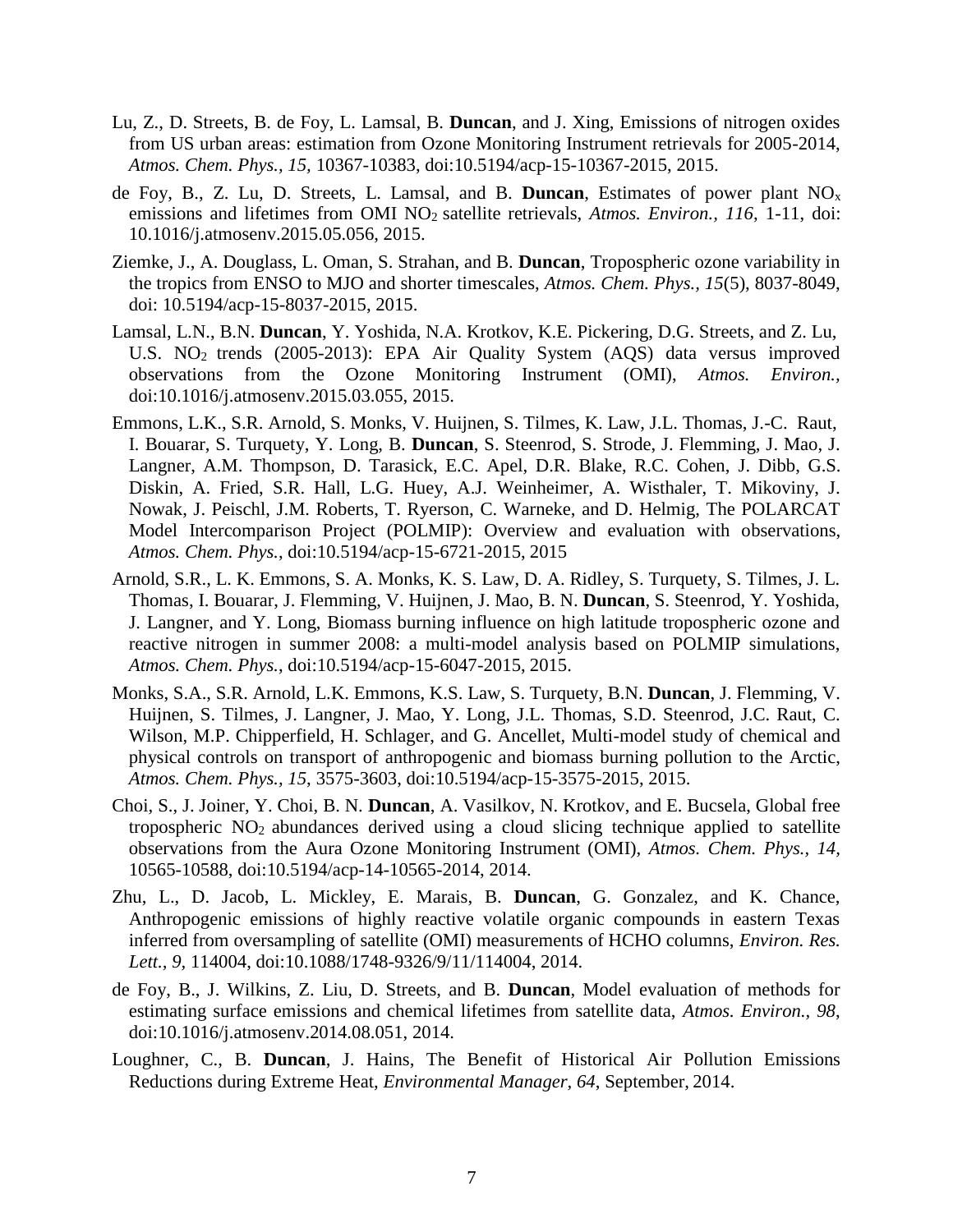- **Duncan, B. N.,** A. I. Prados, L. N. Lamsal, Y. Liu, D. G. Streets, P. Gupta, E. Hilsenrath, R. A. Kahn, J. E. Nielsen, A. J. Beyersdorf, S. P. Burton, A. M. Fiore, J. Fishman, Daven K. Henze, C. A. Hostetler, N. A. Krotkov, P. Lee, M. Lin, S. Pawson, G. Pfister, K. E. Pickering, R. B. Pierce, Y. Yoshida, D. Ziemba, Satellite Data of Atmospheric Pollution for U.S. Air Quality Applications: Examples of Applications, Summary of Data End-User Resources, Answers to FAQs, and Common Mistakes to Avoid, *Atmos. Environ.*, doi:10.1016/j.atmosenv.2014.05.061, 2014.
- Ziemke, J. R., M. A. Olsen, J. C. Witte, A. R. Douglass, S. E. Strahan, K. Wargan, X. Liu, M. R. Schoeberl, K Yang, T. B. Kaplan, S. Pawson, **B. N. Duncan**, P. A. Newman, P. K. Bhartia , M. K. Heney, Assessment and applications of NASA ozone data products derived from Aura OMI/MLS satellite measurements in context of the GMI Chemical Transport Model , *J. Geophys. Res. Atmos.*, *119*, 5671-5699, doi:10.1002/2013JD020914, 2014.
- Streets, D., B. de Foy, B. **Duncan**, L. Lamsal, C. Li, Z. Lu, Using Satellite Observations to Measure*, Environmental Manager*, *64*, February 2014.
- Warner, J. X., Yang, R., Wei, Z., Carminati, F., Tangborn, A., Sun, Z., Lahoz, W., Attie, J.-L., El Amraoui, L., and **Duncan**, B., Global carbon monoxide products from combined AIRS, TES and MLS measurements on A-train satellites, *Atmos. Chem. Phys., 14*, 103-114, doi:10.5194/acp-14-103-2014, 2014.
- **Duncan**, B., Y. Yoshida, B. de Foy, L. Lamsal, D. Streets, Z. Lu, K. Pickering, and N. Krotkov, The observed response of Ozone Monitoring Instrument (OMI)  $NO<sub>2</sub>$  columns to  $NO<sub>x</sub>$  emission controls on power plants in the United States: 2005-2011, *Atmos. Environ., 81*, p. 102-111, doi:10.1016/jatmosenv.2013.08.068, 2013.
- Streets, D., Canty, T., Carmichael, G., de Foy, B., Dickerson, R., **Duncan**, B., Edwards, D., Haynes, J., Henze, D., Houyoux, M., Jacob, D., Krotkov, N., Lamsal, L., Liu, Y., Lu, Z., Martin, R., Pfister, G., Pinder, R., Salawitch, R., Wecht, K., Emissions estimation from satellite retrievals: A review of current capability, *Atmos. Environ.*, doi: 10.1016/j.atmosenv.2013.05.051, 2013.
- Fry, M., V. Naik, J. J. West, M. D. Schwarzkopf, A. M. Fiore, W. J. Collins, F. J. Dentener, D. T. Shindell, C. Atherton, D. Bergmann, B. N. **Duncan**, P. Hess, I. A. MacKenzie, E. Marmer, M. G. Schultz, S. Szopa, O. Wild and G. Zeng, The influence of ozone precursor emissions from four world regions on tropospheric composition and radiative climate forcing, *J. Geophys. Res., 117*, D7, D07306, doi:10.1029/2011JD017134, 2012.
- Wild, O. A. M. Fiore, D. T. Shindell, R. M. Doherty, W. J. Collins, F. J. Dentener, M. G. Schultz, S. Gong, I. A. MacKenzie, G. Zeng, P. Hess, B. N. **Duncan**, D. J. Bergmann, S. Szopa, J. E. Jonson, T. J. Keating, and A. Zuber, Modeling Future Changes in Surface Ozone: A Parameterized Approach, *Atmos. Chem. Phys., 12*, 2037-2054, 2012.
- Liang, Q., J. M. Rodriguez, A. R. Douglass, J. H. Crawford, J. R. Olson, E. Apel, H. Bian, D. R. Blake, W. Brune, M. Chin, P. R. Colarco, A. da Silva, G. S. Diskin, B. N. **Duncan**, L. G. Huey,
- D. J. Knapp, D. D. Montzka, J. E. Nielsen, S. Pawson, D. D. Riemer, A. J. Weinheimer, and A. Wisthaler, Reactive nitrogen, ozone and ozone production in the Arctic troposphere and the impact of stratosphere-troposphere exchange, *Atmos. Chem. Phys., 11*, 13181-13199, 2011.
- Witte, J., A. Douglass, A. da Silva, O. Torres, R. Levy, and B. **Duncan**, NASA A-Train and Terra observations of the 2010 Russian wildfires, *Atmos. Chem. Phys., 11*, 9287-9301, 2011.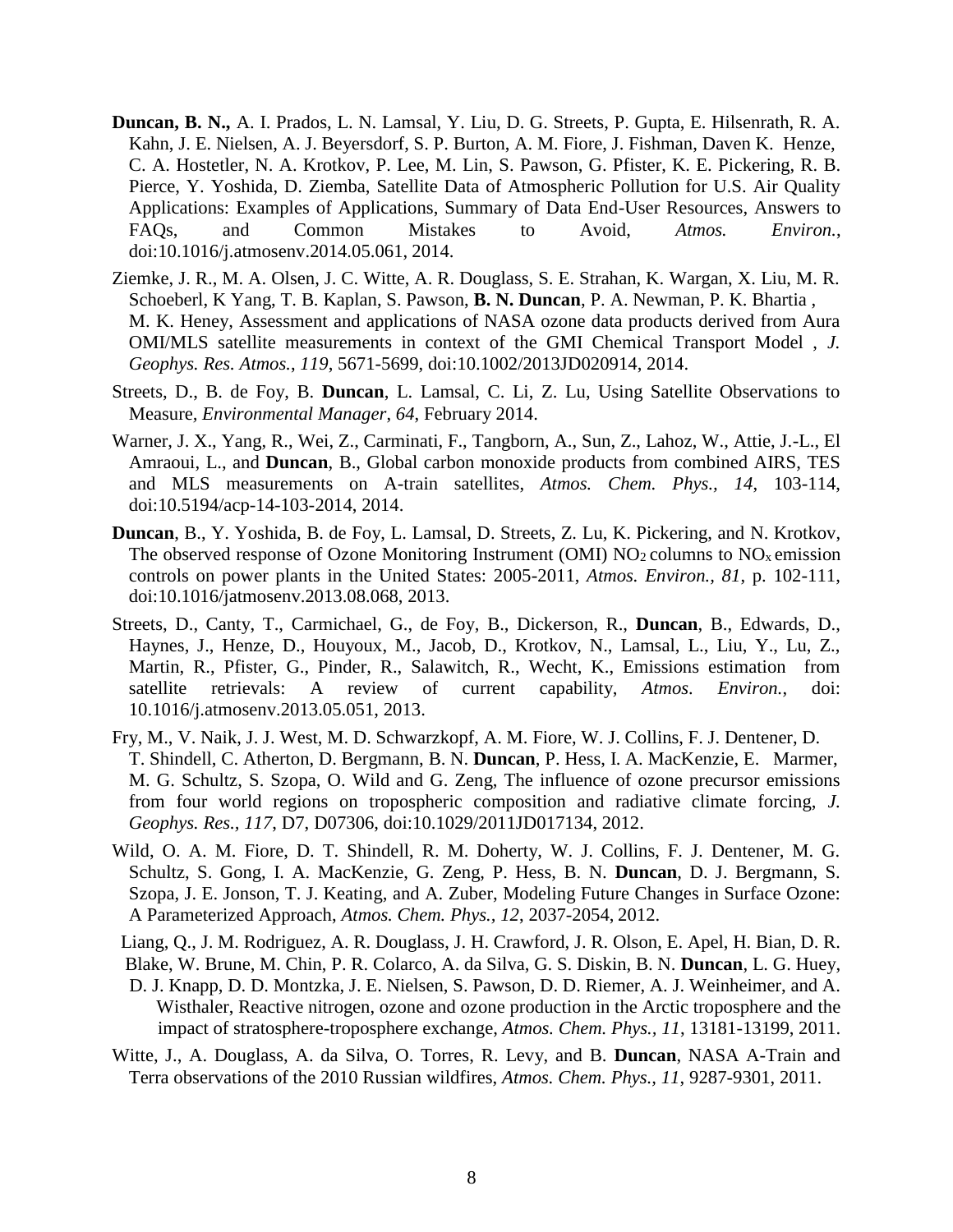- Witte, J., B. **Duncan**, et al., The unique OMI HCHO/NO<sub>2</sub> feature during the 2008 Beijing Summer Olympics: implications for ozone production sensitivity*, Atmos. Environ., 45*, pp. 3103-3111, jatmosenv.2011.03.015, 2011.
- Goodrich, J., R. Varner, S. Frolking, B. **Duncan**, and P. Crill, High-frequency measurements of methane ebullition over a growing season at a temperate peatland site*, Geophys. Res. Lett., 38,*  L07404, doi:10.1029/2011GL046915, 2011.
- Allen, D., K. Pickering, B. **Duncan**, and M. Damon, Impact of lightning on NO emissions on North American photochemistry as determined using the GMI model*, J. Geophys. Res.*, D22301, doi:10.1029/2010JD014062, 2010.
- Ott, L., B. **Duncan**, S. Pawson, P. Colarco, M. Chin, C. Randles, T. Diehl, and E. Nielsen, The influence of the 2006 Indonesian biomass burning aerosols on tropical dynamics studied with the GEOS-5 AGCM, *J. Geophys. Res., 115*, D14121, doi:10.1029/2009JD013181, 2010.
- **Duncan**, B., Y. Yoshida, J. Olson, S. Sillman, C. Retscher, R. Martin, L. Lamsal, Y. Hu, K. Pickering, C. Retscher, D. Allen, and J. Crawford, Application of OMI observations to a space-based indicator of NOx and VOC controls on surface ozone formation*, Atmos. Environ., 44*, 2213-2223, doi:10.1016/j.atmosenv.2010.03.010, 2010.
- Yoshida, Y, B. **Duncan**, C. Retscher, K. Pickering, E. Celarier, and J. Joiner, The impact of the 2005 Gulf Hurricanes on pollution emissions as inferred from Ozone Monitoring Instrument (OMI) nitrogen dioxide, *Atmos. Environ.*, doi:10.1016/j.atmosenv.2010.01.037, 2010.
- Jonson, J., A. Stohl, A. M. Fiore, P. Hess, S. Szopa, O. Wild, G. Zeng, F. J. Dentener, A. Lupu, M. G. Schultz, B. N. **Duncan**, K. Sudo, P. Wind1, M. Schulz, E. Marmer, C. Cuvelier, T. Keating, A. Zuber, A. Valdebenito, V. Dorokhov, H. De Backer, J. Davies, G. H. Chen, B. Johnson, D. W. Tarasick, R. Stübi, M.J. Newchurch, P. von der Gathen, W. Steinbrecht, and H. Claude, A multi-model analysis of vertical ozone profiles, *Atmos. Chem. Phys., 10*, 5759- 5783, 2010.
- **Duncan**, B., Y. Yoshida, M. Damon, A. Douglass, and J. Witte, Temperature dependence of factors controlling isoprene emissions, *Geophys. Res. Lett., 36*, L05813, doi:10.1029/2008GL037090, 2009.
- Liang, Q., A. Douglass, B. **Duncan**, R. Stolarski, and J. Witte, The governing processes and timescales of stratosphere-to-troposphere transport and its contribution to ozone in the Arctic troposphere, *Atmos. Chem. Phys., 9*, 3011-3025, 2009.
- Wu, S., B. **Duncan**, D. Jacob, A. Fiore, and O. Wild, Chemical nonlinearities in relating intercontinental ozone pollution to anthropogenic emissions*, Geophys. Res. Lett., 36*, L05806, doi:10.1029/2008GL036607, 2009.
- Fiore, A.M., F. J. Dentener, O. Wild, C. Cuvelier, M. G. Schultz, P. Hess, C. Textor, M. Schulz, R. M. Doherty, L. W. Horowitz, I. A. MacKenzie, M. G. Sanderson, D. T. Shindell, D. S. Stevenson, S. Szopa, R. Van Dingenen, G. Zeng, C. Atherton, D. Bergmann, I. Bey, G. Carmichael, W. J. Collins, B. N. **Duncan**, G. Faluvegi, G. Folberth, M. Gauss, S. Gong, D. Hauglustaine, T. Holloway, I. S. A. Isaksen, D. J. Jacob, J. E. Jonson, J. W. Kaminski, T. J. Keating, A. Lupu, E. Marmer, V. Montanaro, R. J. Park, G. Pitari, K. J. Pringle, J. A. Pyle, S. Schroeder, M. G. Vivanco, P. Wind, G. Wojcik, S. Wu and A. Zube, Multimodel estimates of intercontinental source-receptor relationships for ozone pollution*, J. Geophys. Res., 114,*  D04301, doi:10.1029/2008JD010816, 2009.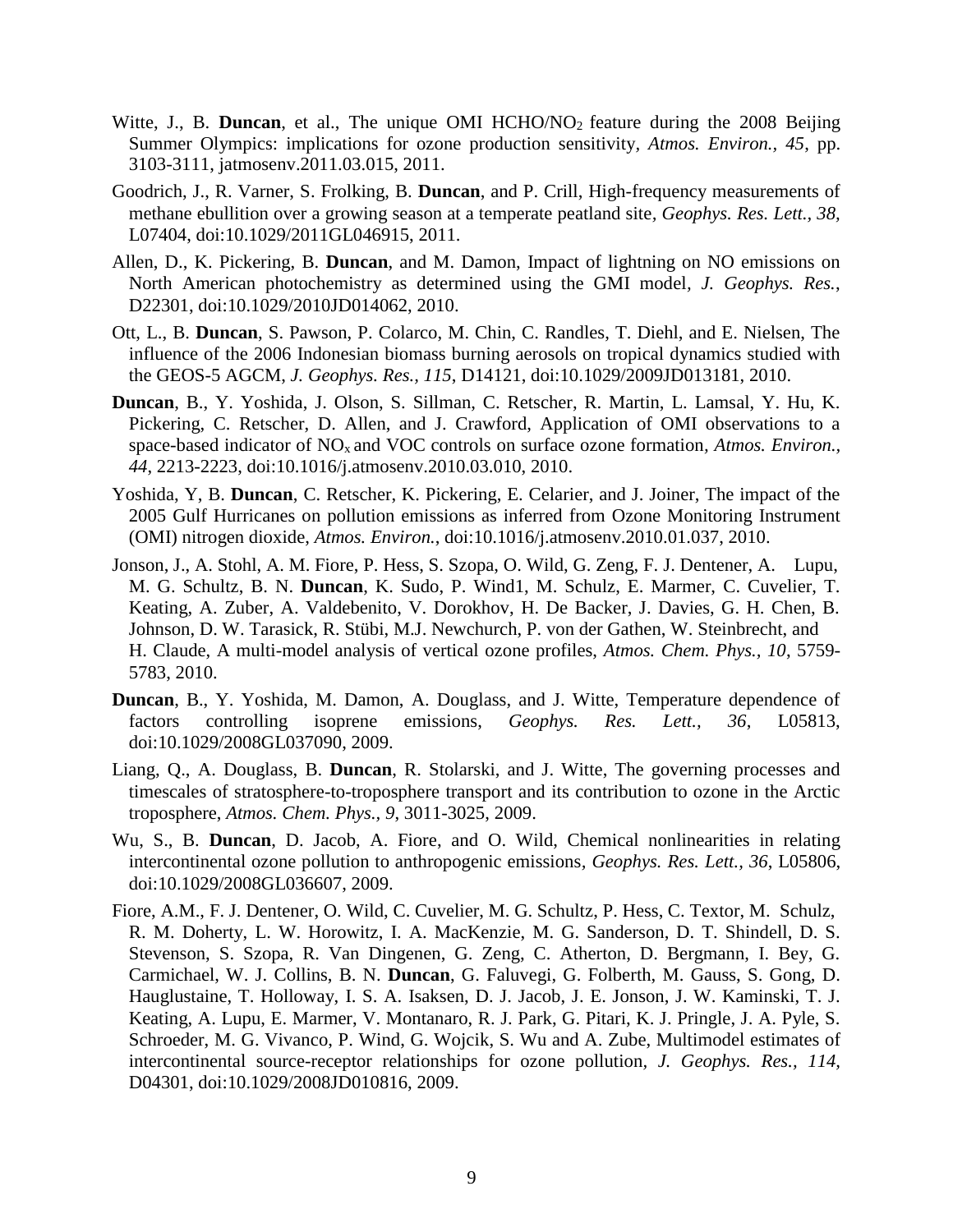- Langmann, B., B. **Duncan**, C. Textor, J. Trentmann, and G. van der Werf, Vegetation fire emissions and their impact on air pollution and climate, *Atmos. Environ., 43*, doi:10.1016/j.atmosenv.2008.09.047, 2009.
- Liu, H., J. H. Crawford, D. B. Considine, S. Platnick, P. M. Norris, B. N. **Duncan**, R. B. Pierce, G. Chen, and R. M. Yantosca, Sensitivity of photolysis frequencies and key tropospheric oxidants in a global model to cloud vertical distributions and optical properties*, J. Geophys. Res., 114*, D10, D10305, 2009.
- Reidmiller, D.R., A.M. Fiore, D.A. Jaffe, D. Bergmann, C. Cuvelier, F.J. Dentener, B.N. **Duncan**, G. Folberth, M. Gauss, S. Gong, P. Hess, J.E. Jonson, T. Keating, A. Lupu, E. Marmer, R. Park, M.G. Schultz, D.T. Shindell, S. Szopa, M.G. Vivanco, O. Wild, and A. Zuber,, The influence of foreign vs. North American emissions on surface ozone in the U.S.*, Atmos. Chem. Phys., 9*, 5027-5042, 2009.
- Casper-Anenberg, S., J. J. West, A. M. Fiore, D. A. Jaffe, M. J. Prather, D. Bergmann, K. Cuvelier, F. J. Dentener, B. N. **Duncan**, M. Gauss, P. Hess, J. E. Jonson, A. Lupu, I. A. MacKenzie, E. Marmer, R. J. Park, M. G. Sanderson, M. Schultz, D. T. Shindell, S. Szopa, M. G. Vivanco, O. Wild and G. Zeng, Intercontinental impacts of ozone pollution on human mortality, *Environ. Sci. & Tech.*, doi:10.1021/es900518z, 2009.
- Chandra, S., J. Ziemke, B. **Duncan**, T. Diehl, N Livesey, and L. Froidevaux, Effects of the 2006 El Nino on tropospheric ozone and carbon monoxide: Implications for dynamics and biomass burning*, Atmos. Chem. Phys., 9*, 4239-4249, 2009.
- Ziemke, J., S., Chandra, B. **Duncan**, M. Schoeberl, O. Torres, M. Damon, and P.K. Bhartia, Recent biomass burning in the tropics and related changes in tropospheric ozone*, Geophys. Res. Lett.,* 36, L15819, doi:10.1029/2009GL039303, 2009.
- **Duncan**, B., and J. Logan, Model analysis of the factors regulating the trends of carbon monoxide, 1988-1997*, Atmos. Chem. Phys., 8*, 7389-7403, 2008.
- **Duncan**, B., West, J., Yoshida, Y., Fiore, A., and Ziemke, J., The influence of European pollution on ozone in the Near East and northern Africa, *Atmos. Chem. Phys., 8*, 2267-2283, 2008.
- Sanderson, M.G., F. J. Dentener, A. M. Fiore, C. Cuvelier, T. J. Keating, A. Zuber, C. S. Atherton, D. J. Bergmann, T. Diehl, R. M. Doherty, B. N. **Duncan**, P. Hess, L. W. Horowitz, D. J. Jacob, J.-E. Jonson, J. W. Kaminski, A. Lupu, I. A. MacKenzie, E. Mancini, E. Marmer, R. Park, G. Pitari, M. J. Prather, K. J. Pringle, S. Schroeder, M. G. Schultz, D. T. Shindell, S. Szopa, O. Wild and P. Wind, A multi-model study of the hemispheric transport and deposition of oxidised nitrogen*, Geophys. Res. Lett., 35*, L17815, doi:10.1029/2008GL035389, 2008.
- Shindell, D. T., M. Chin, F. Dentener, R. M. Doherty, G. Faluvegi, A. M. Fiore, P. Hess, D. M. Koch, I. A. MacKenzie, M. G. Sanderson, M. G. Schultz, M. Schulz, D. S. Stevenson, H. Teich, C. Textor, O. Wild, D. J. Bergmann, I. Bey, H. Bian, C. Cuvelier, B. N. **Duncan**, G. Folberth, L. W. Horowitz, J. Jonson, J. W. Kaminski, E. Marmer, R. Park, K. J. Pringle, S. Schroeder, S. Szopa, T. Takemura, G. Zeng, T. J. Keating, and A. Zuber, A multi-model assessment of pollution transport to the Arctic*, Atmos. Chem. Phys., 8*, 5353-5372, 2008.
- **Duncan**, B., J. Logan, I. Megretskaia, R. Yantosca, P. Novelli, N. Jones, and C. Rinsland, The global budget of CO, 1988-1997: source estimates and validation with a global model, *J. Geophys. Res*., doi:10.1029/2007JD008459, 2007.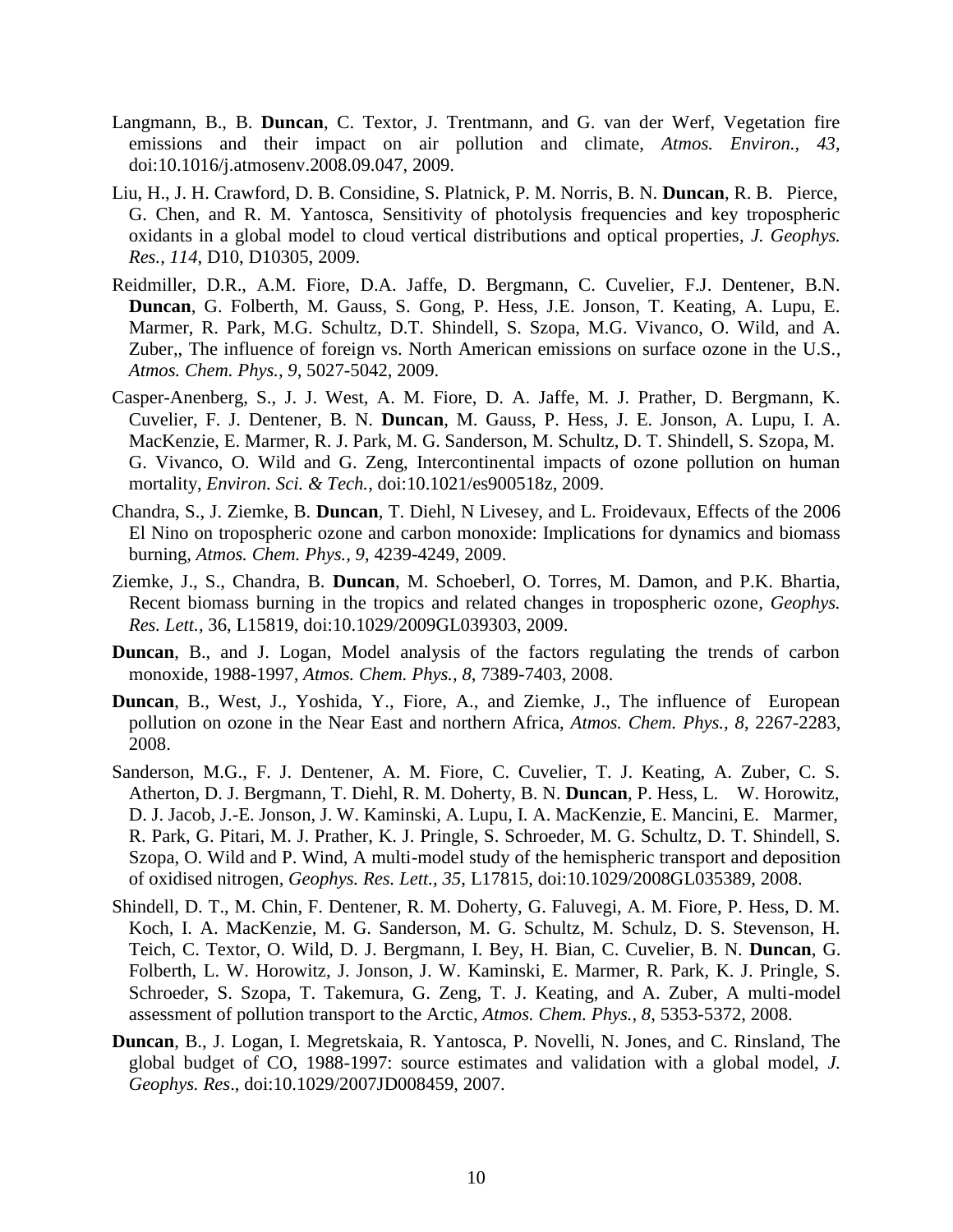- **Duncan**, B., S. Strahan, Y. Yoshida, S. Steenrod, and N. Livesey, Model Study of the Cross-Tropopause Transport of Biomass Burning Pollution, *Atmos. Chem. Phys., 7*, 3713-3736, 2007.
- Strahan, S., B. **Duncan** and P. Hoor, Observationally-derived diagnostics of transport in the lowermost stratosphere and their application to the GMI chemistry transport model, *Atmos. Chem. Phys., 7*, 2435-2445, 2007.
- Schoeberl, M. R., B.N. **Duncan**, A.R. Douglass, J. Waters, N. Livesey, W. Read, M. Filipiak, A trajectory-based estimate of the tropospheric ozone column using the residual method*, J. Geophys. Res., 112*, D24S49, doi:10.1029/2007JD008773, 2007.
- Bian, H., M. Chin, S. Kawa, B. **Duncan**, A. Arellano, and P. Kasibhatla, Sensitivity of Global CO Simulations to Uncertainties in Biomass Burning Sources, *J. Geophys. Res., 112*(D23), D23308, doi:10.1029/2006JD008376, 2007.
- Ziemke, J., S. Chandra, B. **Duncan**, L. Froidevaux, P. Bhartia, P. Levelt, and J. Waters, Tropospheric ozone determined from Aura OMI and MLS: Evaluation of measurements and comparison with the Global Modeling Initiative's Chemical Transport Model, *J. Geophys. Res.,* 10.1029/2006JD007089, 2006.
- Schoeberl, M., B. **Duncan**, A. Douglass J. Waters, N. Livesey, W. Read, M. Filipiak, The Carbon Monoxide Tape Recorder, *Geophys. Res. Lett.,* 10.1029/2006GL026178, 2006.
- **Duncan**, B., and I. Bey, A Modeling Study of the Export Pathways of Pollution from Europe: Seasonal and Interannual Variations (1987-1997), *J. Geophys. Res*., 2003JD004079, 2004.
- Wang, J., J. Logan, M. McElroy, B. **Duncan**, I. Megretskaia, and R. Yantosca, A 3-d model analysis of the slowdown and interannual variability in the methane growth rate from 1988 to 1997, *Global Biogeochemical Cycles*, *18*, 2003GB002180, 2004.
- **Duncan**, B., I. Bey, M. Chin, L. Mickley, T. Fairlie, R. Pierce, R. Martin, and H. Matsueda, Indonesian Wildfires of 1997: Impact on Tropospheric Chemistry, *J. Geophys. Res.,*  2002JD003195, 2003.
- **Duncan**, B., R. Martin, A. Staudt, R. Yevich, J. Logan, Interannual and Seasonal Variability of Biomass Burning Emissions Constrained by Satellite Observations, *J. Geophys. Res.*, 2002JD002378, 2003.
- Liu, H., D. Jacob, I. Bey, R. Yantosca, B. **Duncan**, and G. Sachse, Transport pathways for Asian combustion outflow over the Pacific: Interannual and seasonal variations, *J. Geophys. Res.,*  2002JD003102, 2003.
- Liu, H., D.J. Jacob, L.Y. Chan, S.J. Oltmans, I. Bey, R.M. Yantosca, J.M. Harris, B.N. **Duncan**, and R.V. Martin, Sources of tropospheric ozone along the Asian Pacific Rim: An analysis of ozonesonde observations, *J. Geophys. Res.,* 2001JD002005, 2002.
- Martin, R., D.J. Jacob, J.A. Logan, I. Bey, R.M. Yantosca, A.C. Staudt, Q. Li, A.M. Fiore, B.N. **Duncan**, H. Liu, P. Ginoux, and V. Thouret, Interpretation of TOMS observations of tropical tropospheric ozone with a global model and in-situ observations, *J. Geophys. Res.,*  2001JD001480, 2002.
- Chin, M., P. Ginoux, S. Kinne, O. Torres, B. Holben, B. **Duncan**, R. Martin, J. Logan, A. Higurashi, and T. Nakajima, Tropospheric aerosol optical thickness from the GOCART model and comparisons with satellite and sunphotometer measurements, *J. Atmos. Sci.,* 59, 461-483, 2002.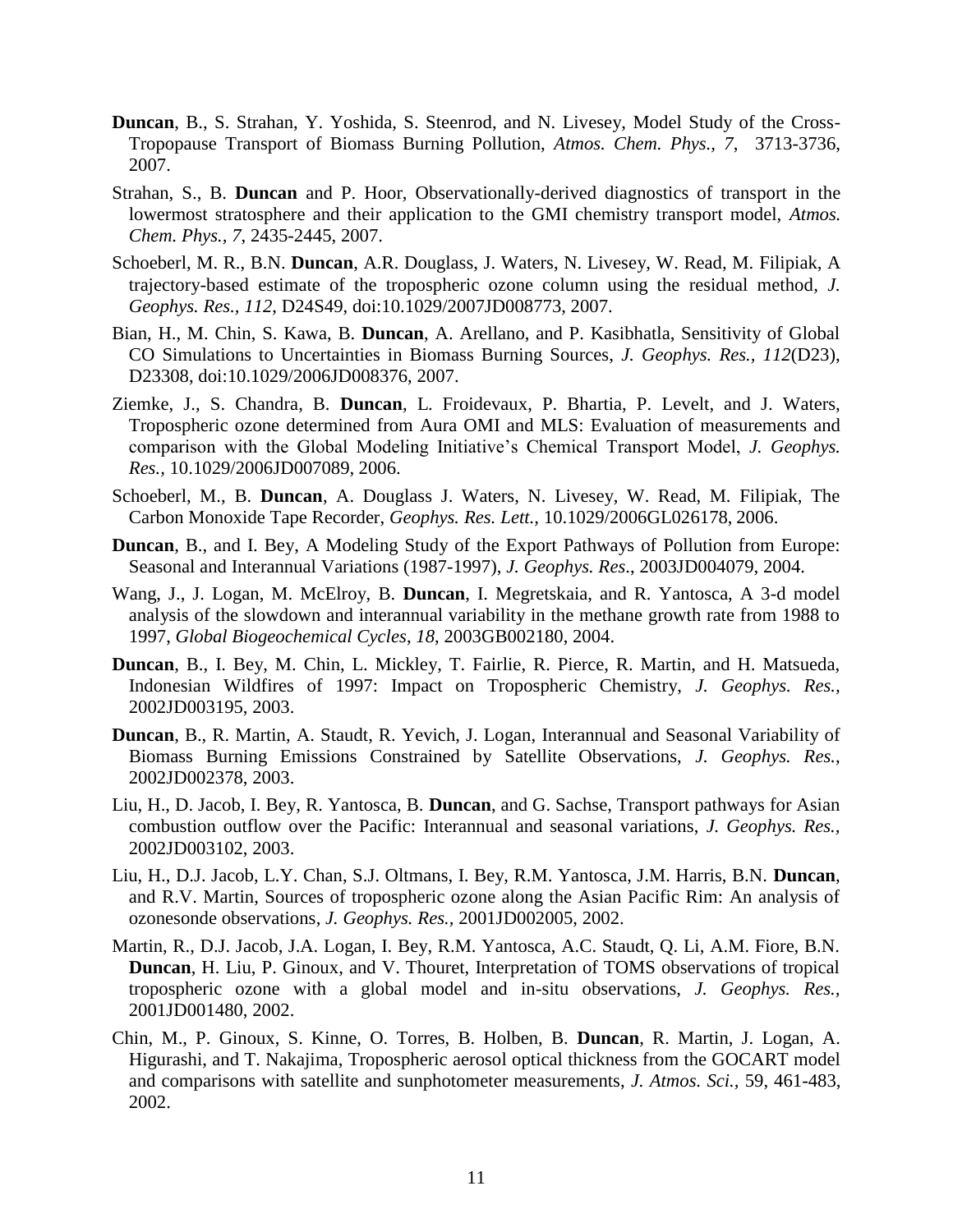- Li, Q., D. Jacob, I. Bey, P. Palmer, B. **Duncan**, B. Field, R. Martin, A. Fiore, R. Yantosca, D. Parrish, P. Simmonds, and S. Oltmans, Transatlantic transport of pollution and its effects on surface ozone in Europe and North America, *J. Geophys. Res.,* 10.1029/2001JD001422, 2002.
- Li, Q., D.J. Jacob, J.A. Logan, I. Bey, R.M. Yantosca, H. Liu, R.V. Martin, A.M. Fiore, B.D. Field, B.N. **Duncan**, and V. Thouret,, A tropospheric ozone maximum over the Middle East, *Geophys. Res. Lett., 28,* 3235-3238, 2001.
- **Duncan**, B., D. Portman, I. Bey and C. Spivakovsky, Parameterization of OH for Efficient Computation in Chemical Tracer Models, *J. Geophys. Res*., 105, 12,259-12,262, 2000.
- **Duncan**, B., and W. Chameides, The Effects of Urban Emission Control Strategies on the Export of Ozone and Ozone Precursors from the Urban Atmosphere to the Troposphere, *J. Geophys. Res.,* 103, 28,159-28,179, 1998.
- Kasibhatla, P., W. Chameides, B. **Duncan**, M. Houyoux, C. Jang, R. Mathur, T. Odman, and A. Xiu, Impact of Inert Organic Nitrate Formation on Ground-level Ozone in a Regional Air Quality Model Using the Carbon Bond Mechanism *4*, *Geophys. Res. Lett., 24*, 3205-8, 1997.
- **Duncan**, B., A. Stelson, C. S. Kiang, Estimated Contribution of Power Plants to Ambient Nitrogen Oxides Measured in Atlanta, Georgia in August 1992, *Atmos. Environ*., 29, 21, 3043- 54, 1995.
- Szostak, R., B. **Duncan**, R. Aiello, A. Nastro, K. Vinje, K. Lillirud, Clear Solution Synthesis of AlPO4 Molecular Sieves, Molecular Sieves, Vol. I, Ed. M. Occelli, H. Robson, Van Nostrand Reinhold, 1992.
- **Duncan**, B., M. Stocker, D. Gwinup, R. Szostak, K. Vinje, Template-free Synthesis of the Aluminophosphates H1 through H4, *Bull. Soc. Chim. Fr*., 129, 98-110, 1992.
- **Duncan**, B., R. Szostak, K. Sorby, J. Ulan, Organic-free VPI-5: Synthesis and Characterization of AlPO4-H1, *Catalysis Letters*, 1990.

#### **Invited Research Presentations (2017)**

- *2017 John C. and Susan S.G. Wierman Distinguished Lecture at Johns Hopkins University* (Baltimore, MD; December 7)
- *Group on Earth Observations (GEO)*: Air Quality Side Event (Washington, DC; October 23)
- *International Society of Exposure Science*: Annual Meeting in session: Integrating Diverse Environmental Exposure Datasets to Study Human Health – from Satellite Sensing and Ground Monitoring to Personal Exposure (Research Triangle Park, NC; October 17)
- *Finnish Meteorological Institute* Arctic Science Networking Workshop (Helsinki, Finland; August 30, 2017)
- *World Bank/EPA*: Filling the Gaps Workshop (Washington, DC; July 25-26)
- *Department of Defense Army Public Health Center*: Environmental Impacts on Health Readiness Working Group meeting (Arlington, VA; June 20)
- *American Thoracic Society* Annual Meeting: Satellites And Their Use In Studying Health And Air Quality: Highlights From the NASA Health And Air Quality Applied Sciences Team (Washington, DC; May 24)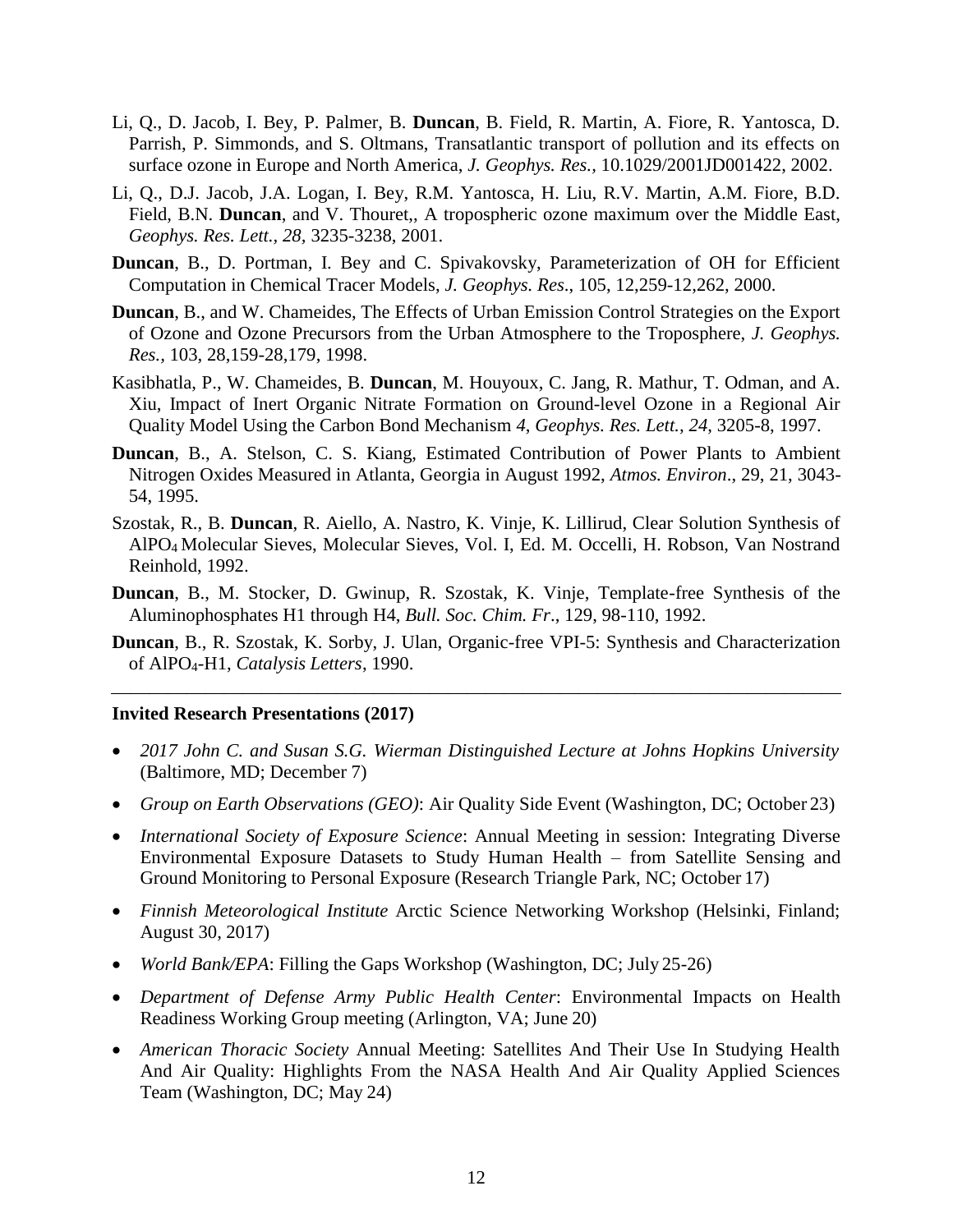- *Study of Environmental Arctic Change (SEARCH)* Methane Workshop (Seattle, WA; March 7, 2017 – didn't attend)
- *SatSummit*: Lightning talk, entitled, "Satellite Data for Health & Air Quality Applications" (Washington, DC; January 31)

# **Earlier Invited Research Presentations (Partial List)**

- *IEEE IGARSS* Conference (Beijing, China; July 10, 2016 didn't attend)
- *American Thoracic Society Environmental Health Policy Committee* Webinar (June 15, 2016)
- *Energy Summit*  U. Wisconsin (Madison, WI; October 13, 2015)
- *Atmospheric and Oceanic Sciences* Seminar, U. Wisconsin (Madison, WI; October 12, 2015)
- *Ozone Monitoring Instrument (OMI)* Science Team Meeting (de Bilt, Netherlands; September 1, 2015)
- *EPA* International Emission Inventory Conference (San Diego, CA; April 15, 2015)
- *Electric Power Research Institute (EPRI)* ENV-VISION: Environmental Vision An International Electricity Sector Conference (Crystal City, VA; May 14, 2015)
- *NASA Obs4MIPs Workshop (Washington, DC; May 30, 2014)*
- *University of Edinburgh School of GeoSciences* Seminar, (Edinburgh, UK; May 19, 2014)
- *IGAC/SPARC Chemistry Climate Modeling Initiative* Workshop (Davos, Switzerland; October, 2012)
- *National Institute of Standards and Technology (NIST)* Global Learning and Observations to Benefit the Environment (GLOBE) Teacher Workshop (Bethesda, MD; July 25, 2011)
- *U. California – Davis* Atmospheric Chemical Mechanisms Conference (Davis, CA; December 8, 2010)
- *NOAA Geophysical Fluid Dynamics Laboratory* Seminar (Princeton, NJ; July 8, 2009)
- *NASA Langley* Seminar (Hampton, VA; August 8, 2008)
- *Joint IGAC/CACGP/SOLAS/WMO* Symposium: Atmospheric Chemistry at the Interfaces (Capetown, South Africa; September 19, 2006)

## **Funding (Competed)**

# *Inter-Agency Agreement*

• Duncan (PI), \$500K, awarded in September 2017 Dept. of Interior Bureau of Ocean Energy Management (BOEM) *Title: "*Use of Satellite Data for Offshore Air Quality Applications*" Project Name:* Satellite Continental & Oceanic Atmospheric Pollution Experiment (SCOAPE)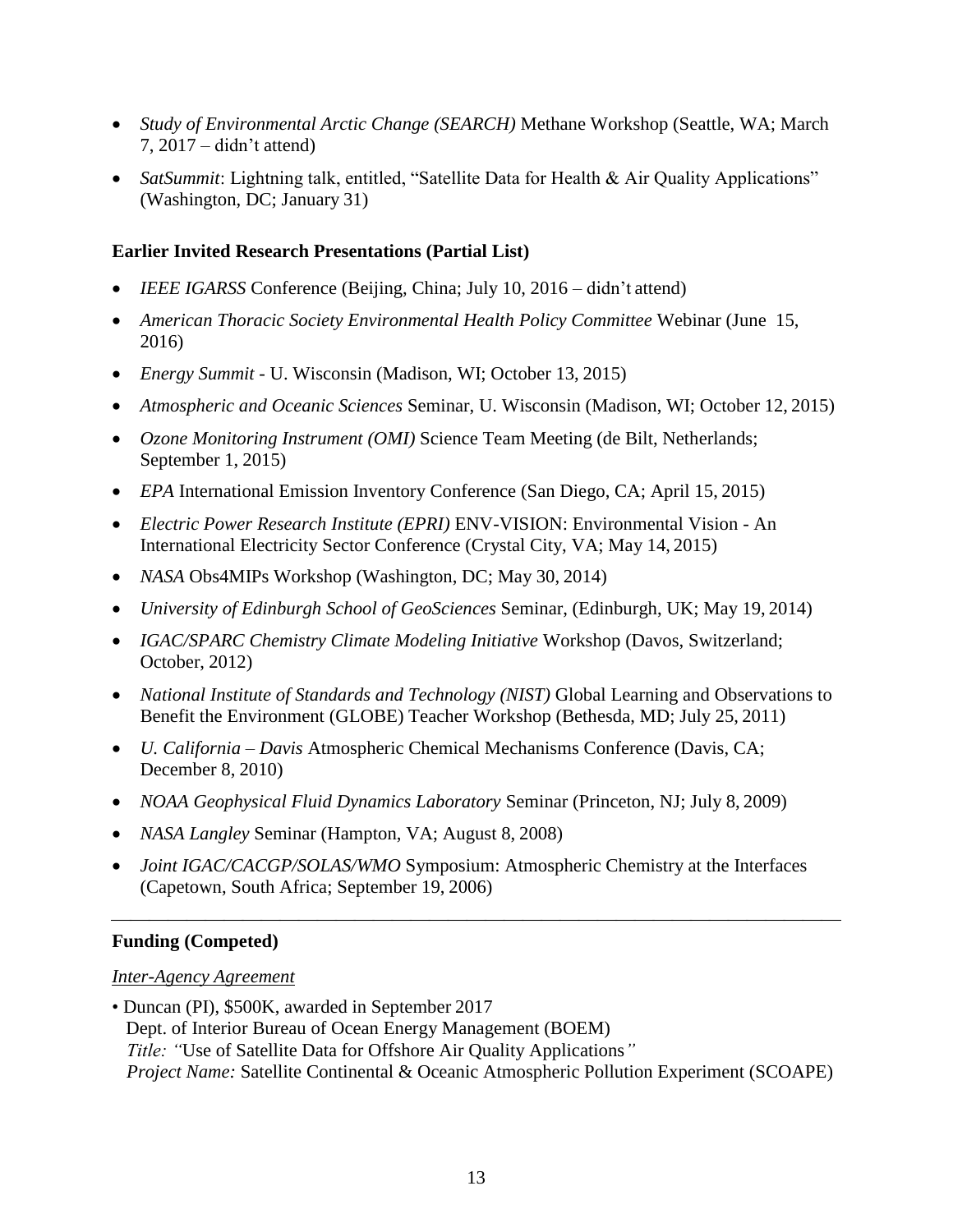# *Duncan as PI*

- \$120K/y for 3 y duration, awarded in 2016 *Solicitation:* NASA ROSES 2015 Health and Air Quality Applied Sciences Team *Title: "*A Satellite-Based Global Health Air Quality Index (HAQI): Development and Assessment*"*
- \$10.5K/y for 1 y duration, awarded in 2013 *Solicitation:* NASA ROSES 2013 Internal Research and Development (IRAD) *Title:* "Sensors, Circuits, and Satellites Work Plan"
- \$260K/y for 4 y duration, awarded in 2013 *Solicitation:* NASA ROSES 2012 Modeling, Analysis, and Prediction (MAP) *Title:* "Model analysis of the factors regulating the trends and variability of methane, carbon monoxide and OH"
- \$95K/y for 1 y duration, awarded in 2012 *Solicitation:* NASA ROSES 2012 Internal Research and Development (IRAD) *Title:* "Exploring the Electromagnetic Spectrum"
- \$150K/y for 5 y duration, awarded in 2011 *Solicitation:* NASA ROSES 2009 Air Quality Applied Sciences Team (AQAST) *Title:* "Application of OMI Observations to a Space-Based Indicator of NO<sub>x</sub> and VOC Controls on Surface Ozone Formation: A U.S. and Global Perspective"
- \$160K/y for 4 y duration, awarded in 2009. *Solicitation:* NASA ROSES 2008 Modeling, Analysis and Prediction (MAP) *Title:* "Constraining Uncertainty in Simulations of Tropospheric Composition: Implications for Predictions of Future Air Quality"
- \$160K/y for 3 y duration, awarded in 2007. *Solicitation:* NASA ROSES 2006 Earth System Science Research using Data and Products from the Terra, Aqua, and ACRIMSAT Satellites Solicitation
	- *Title:* "A Global Modeling Initiative (GMI) Study of the Long-Range Transport of Pollution using Fused Carbon Monoxide Measurements from EOS"
- \$220K/y for 3 y duration, awarded in 2005. *Solicitation:* NASA ROSES 2004 Modeling, Analysis and Prediction Climate Variability and Change
	- *Title:* "A Global Modeling Initiative (GMI) Study of the Sensitivity of Transport to Meteorological Fields"

# *Duncan as Co-I*

- M. Follette-Cook (PI; Morgan State U.), 4 y duration, awarded in 2017 *Solicitation:* NASA ROSES 2016 Modeling, Analysis, and Prediction (MAP) *Title:* "Coupled Predictive Fire Emissions and Interactive Aerosol and Greenhouse Gas Chemistry ("Quick Chemistry") in the GEOS-5 Earth System Model"
- A. Fiore (PI; Columbia U.), \$255K/y for 3 y duration, awarded in 2017 *Solicitation:* NASA ROSES 2016 Atmospheric Composition: Aura Science Team and Atmospheric Composition Modeling and Analysis Program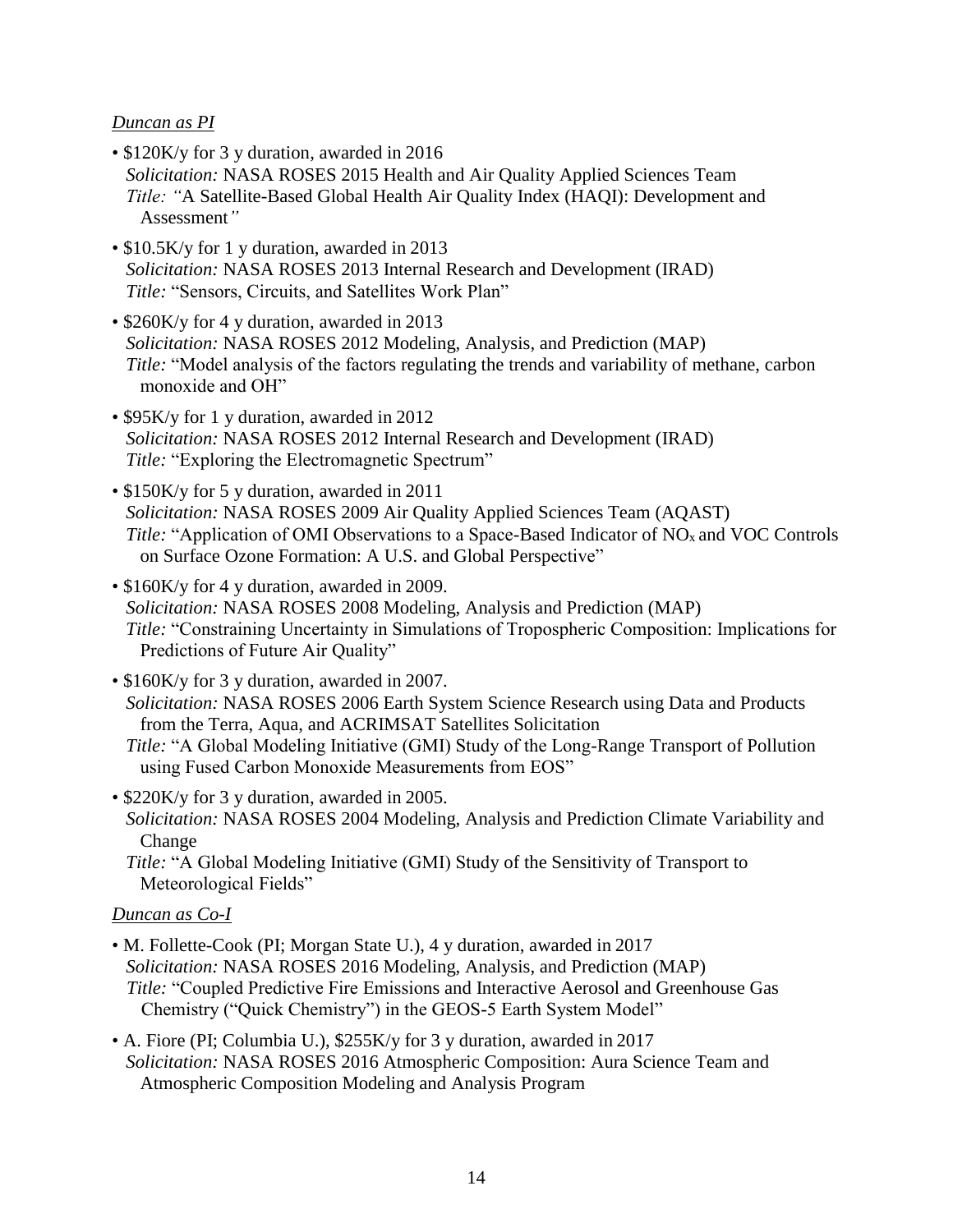*Title:* "Variability and Trends in Tropospheric Oxidation, and Relevance for Regional Air Quality, Global Atmospheric Composition, and Climate"

- J. Liu (PI), \$200K/y for 3 y duration, awarded in 2017 *Solicitation:* NASA ROSES 2016 Atmospheric Composition: Aura Science Team and Atmospheric Composition Modeling and Analysis Program
	- *Title:* "Quantifying the effects of stratosphere-troposphere exchange on tropospheric ozone interannual variability and trends, radiative forcing, and air quality"
- L. Ott (PI), \$250K/y for 3 y duration, awarded in 2014 *Solicitation*: NASA ROSES 2013 Atmospheric Composition Campaign Data Analysis and Modeling
	- *Title*: "Statistics for stratospheric influence on surface GHGs during NASA's North American field campaigns: A study with aircraft & satellite data and high-resolution global models"
- E. Wilson (PI), \$325K/y for 3 y duration, awarded in 2014 *Solicitation:* NASA ROSES 2013 Interdisciplinary Research in Earth Science (IDS) *Title:* "Characterizing Thawing Permafrost Carbon Emissions: An Integrated Pilot Study in Support of Satellite Evaluation/Design and Earth System Modeling Capabilities"
- X. Liu (PI) for 3 y duration, awarded in 2010. *Solicitation:* NASA ROSES 2009 Atmospheric Composition: Modeling and Analysis (ACMA) *Title:* "Investigate the Global Distribution of Tropospheric Ozone Measured by the OMI and GOME-2 Instruments with the GMI Chemistry Transport Model"
- P. Colarco (PI) for 4 y duration, awarded in 2009. *Solicitation:* NASA ROSES 2008 Modeling, Analysis and Prediction (MAP) *Title:* "Improvements in Aerosol Microphysics, Radiation, and Chemical Interaction in the GEOS Chemistry-Climate Model: Applications to Atmospheric Brown Clouds"
- J. Rodriguez (PI) for 4 y duration, awarded in 2009. *Solicitation:* NASA ROSES 2008 Modeling, Analysis and Prediction (MAP) *Title:* "Continued Studies of Chemistry-Climate Interactions: Reduction of Uncertainties through Model Sensitivity Experiments and Physically Based Model Evaluation"
- J. Rodriguez (PI) for 3 y duration, awarded in 2007. *Solicitation:* NASA ROSES 2007 Tropospheric Chemistry: Arctic Research of the Composition of the Troposphere from Aircraft and Satellites Solicitation (ARCTAS) *Title:* "Analysis of ARCTAS and Related Satellite Measurements Utilizing A Hierarchy of Models"
- K. Pickering (PI) for 3 y duration, awarded in 2007. *Solicitation:* NASA ROSES 2007 Atmospheric Composition: Aura Science Team Solicitation *Title:* "Tropospheric Transport Processes for Trace Gases and Aerosols: Regional-to-Global Chemical and Climate Consequences"

# **Service**

 Member of the Weather and Air Quality subpanel of the 2017 National Academies of Sciences, Engineering, and Medicine Decadal Survey for Earth Science and Applications from Space.